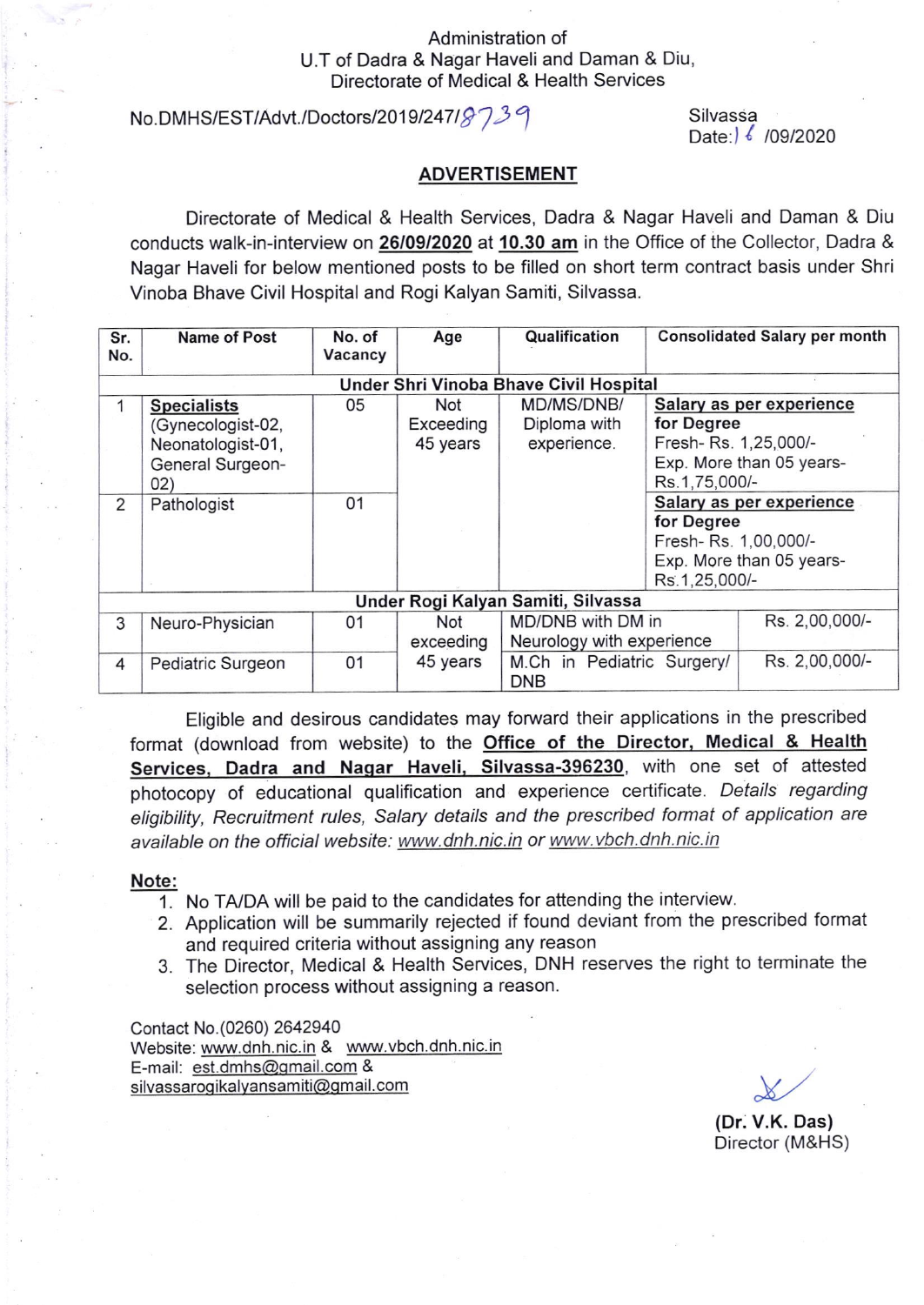# APPLICATION FORM DIRECTORATE OF MEDICAL & HEALTH SERVICES SHRI VINOBA BHAVE CIVIL HOSPITAL, SILVASSA UT OF DADRA & NAGAR HAVELI AND DAMAN & DIU

| Address for communication:                                                                  |
|---------------------------------------------------------------------------------------------|
|                                                                                             |
|                                                                                             |
|                                                                                             |
|                                                                                             |
|                                                                                             |
|                                                                                             |
| Age (as on 15 /09/2020) Years Months Days                                                   |
| Category<br>: ST/ SC/ OBC / Others (attested copy of valid Proof should been closed)        |
| Domicile of D&NH<br>: Yes / No. (attested copy of Domicile Certificate issued by Mamlatdar, |

Language Known :